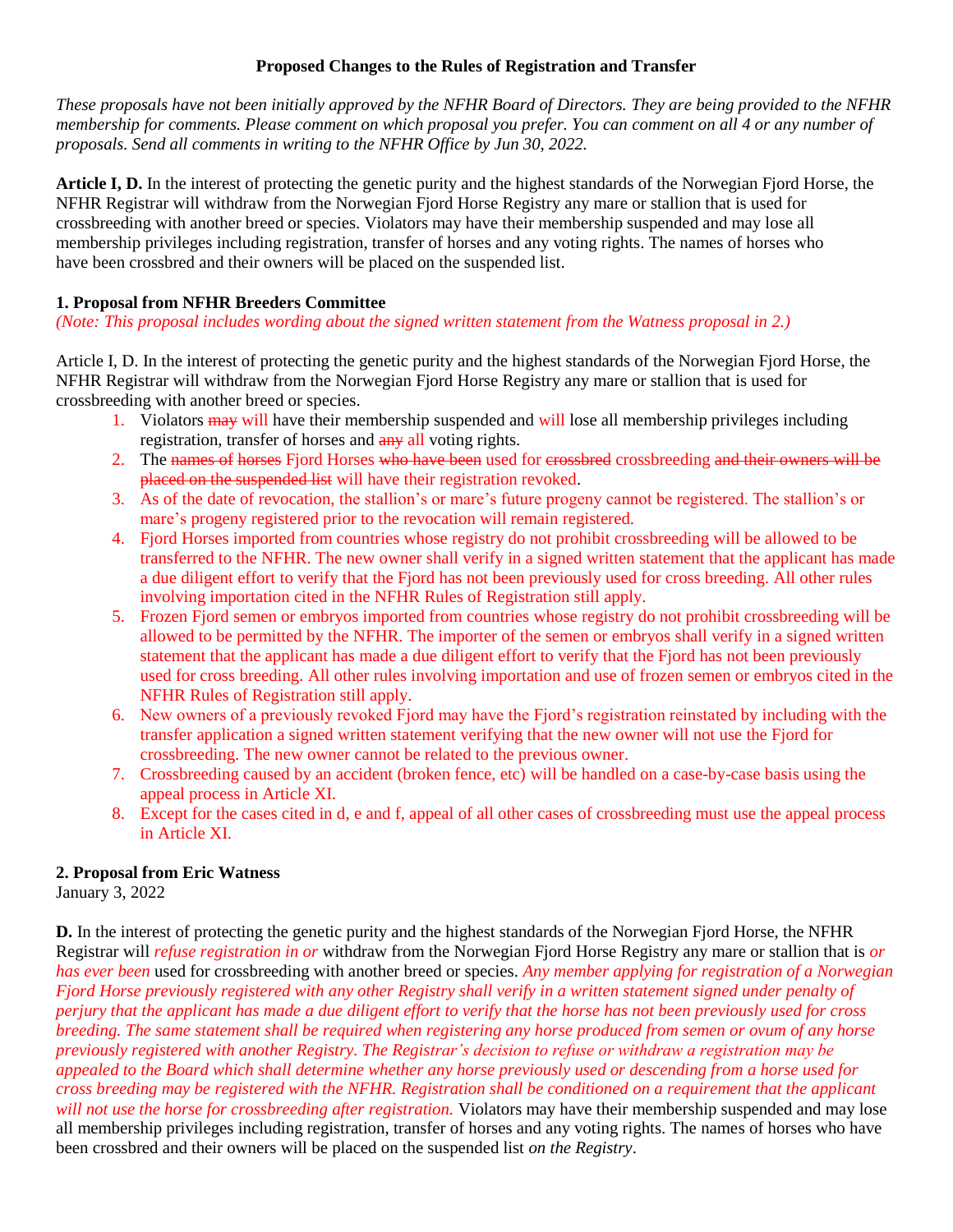# *(Note: There is not a suspended list, but horses found to have been used in crossbreeding will have their registration revoke. In the pedigree listing, there is no registration number for these horses.)*

### **Email Conservations on Jan 26, 2022**

Thank you Curt.

I believe due diligence is a general term of art that means you make a good faith effort to verify; you tried. If there was evidence of cross-breeding shown by advertising or social media and someone registering as horse ignored that evidence, one would conclude that there was not due diligence. You exercise due diligence when you meet and confer as a Board; when you drive your car on a public roadway or make personal investment decisions. There is nothing magical about the phrase.

Penalty of perjury is a promise that whatever is stated is true. You could have it notarized, with a lot of additional hassle of course, to obtain the same formality. Frankly, whether there is a statement under penalty of perjury or not is not a big deal. That requirement could be removed. Every application for registration or transfer has an implied promise that the information is correct. if someone says they are telling the truth when they are not, the representation is not only false but misleading. There are consequences for lying. If an application for registration of a horse misrepresented its progeny or the true names of breeders or owners or the date of birth or date of transfer, the registration should be denied. It is false and misleading. Otherwise the reliability of the registration is ruined. If the NFHR is going to keep records, they need to be correct. As you can see this goes beyond crossbreeding to touch every aspect of registration.

#### **3. Proposal from Sarah Clarke**

January 24, 2022

Why Rule of Registration Article 1D should be deleted, instead of rewritten.

It is inconsistent with the vast majority of other worldwide fjord registries, especially the Canadian Fjord registry. (This is one of the reasons that the recent import controversy arose)

It does not seem to be a deterrent, as there are a large numbers of fjord crosses being displayed on the internet.

It is inconsistently enforced. In order to "ban" a fjord and its owner, the registrar must become aware do the situation.

This either happens due to self-reporting, Facebook posts or because a 3rd party wishes to report malfeasance.

Adjudication of cross breeding and exceptions and requests has taken a disproportionate amount of this volunteer boards resources over the last year.

It is not required to protect the pureness of the breed in an era where DNA testing ensures only 100% pure Fjords will be registered.

It puts the board members at risk for lawsuits if a member has lost their membership for what is perceived as an arbitrary decision which results in loss of income.

Some breeders have decided to register their horses with the CFHR due to the negative perception that the cross breeding rule creates. Or those who wish to maintain both pure and cross bred stock need only to register them with CFHR.

A paradoxical result of withdrawing purebred horses used for crossbreeding from the registry is a narrowing of the genepool. In an already constricted gene pool we do not need to lose individual animals and all their subsequent progeny, because of the crossbreeding rule.

The mission statement of the NFHR uses words like "support" "promote" encourage".. I believe that the negative, punitive, spirit of Article 1D is actually contrary to the spirit of the mission statement.

### Rules of Registration: Article 1D states

In the interest of protecting the genetic purity and the highest standards of the Norwegian Fjord Horse, the NFHR Registrar will withdraw from the Norwegian Fjord Horse Registry any mare or stallion that is used for crossbreeding with another breed or species. Violators may have their membership suspended and may lose all membership privileges including registration, transfer of horses and any voting rights. The names of horses who have been crossbred and their owners will be placed on the suspended list.

NFHR Mission and Vision Statement

#### THE NORWEGIAN FJORD HORSE REGISTRY

MISSION: The Mission of the NFHR is to register and preserve the genetic purity of the Norwegian Fjord Horse and will include education and the promotion of the breed.

VISION: The NFHR aspires to serve its membership by maintaining a sustainable organization and by supporting and promoting the breed.

### GOALS:

To maintain a Registry Database for Norwegian Fjord Horses to preserve their purity and original type in North America.